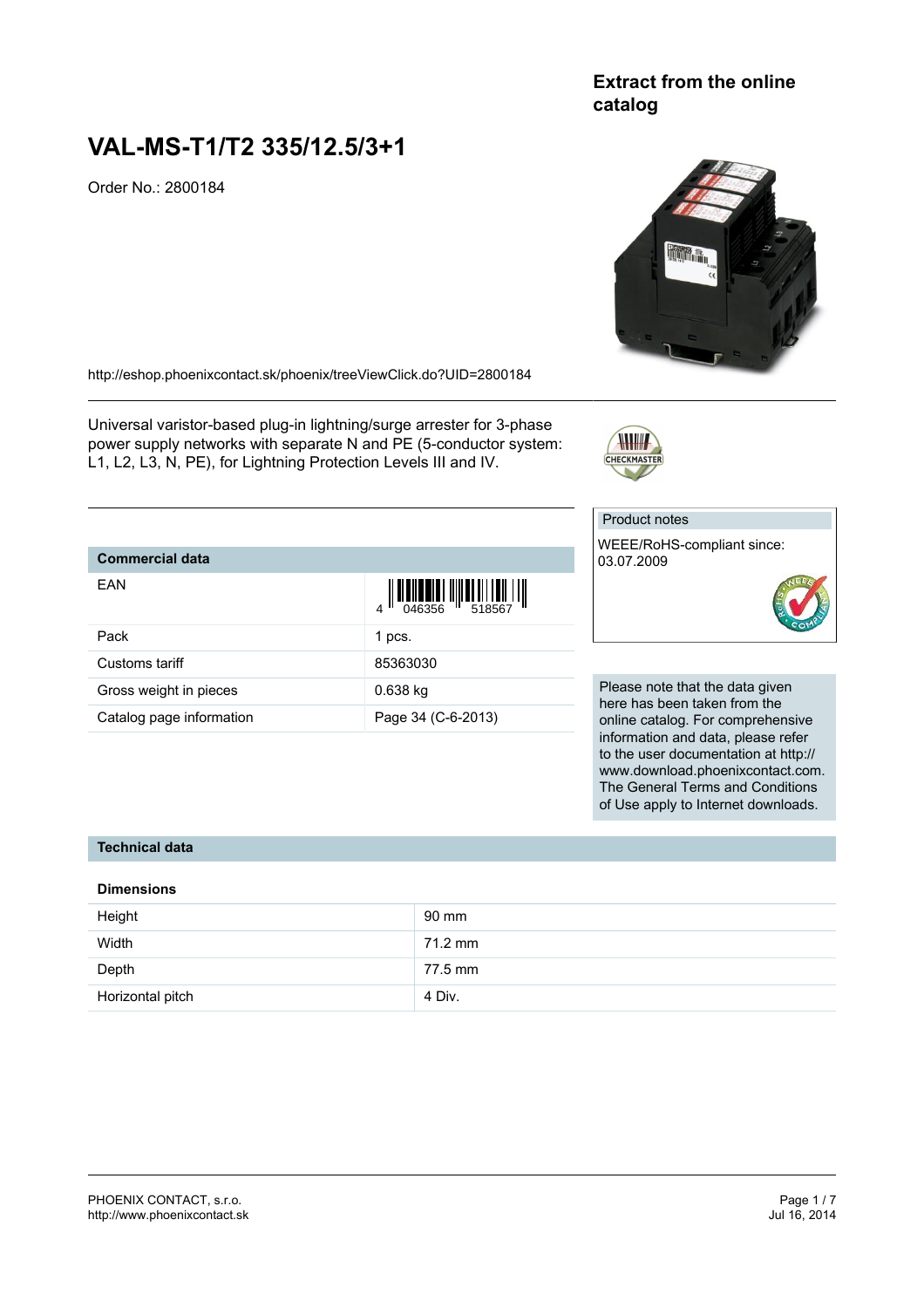#### **Ambient conditions**

| Degree of protection            | IP20          |
|---------------------------------|---------------|
| Ambient temperature (operation) | -40 °C  80 °C |

**General**

| IEC power supply system                  | TT                                      |
|------------------------------------------|-----------------------------------------|
|                                          | TN-C                                    |
|                                          | TN-S                                    |
| Housing material                         | PBT/PA                                  |
| Inflammability class according to UL 94  | V0                                      |
| Color                                    | black                                   |
| Standards for air and creepage distances | DIN EN 60664-1                          |
|                                          | EN 61643-11                             |
| Mounting type                            | DIN rail: 35 mm                         |
| Type                                     | DIN rail module, two-section, divisible |
| Number of positions                      | 4                                       |
| Surge protection fault message           | Optical                                 |
| Direction of action                      | 3L-N & N-PE                             |

## **Protective circuit**

| IEC test classification                                      | 1/11                                                |
|--------------------------------------------------------------|-----------------------------------------------------|
|                                                              | T1/T2                                               |
| EN type                                                      | T1/ T2                                              |
| Lightning protection class                                   | III-IV /50 kA $(TT, TN-C-S)$                        |
| Nominal voltage $U_{N}$                                      | 240 V AC (230/400 V AC  240/415 V AC)               |
| Maximum continuous operating voltage $U_c$                   | 335 V AC                                            |
| Maximum continuous operating voltage $U_c(L-N)$              | 335 V AC                                            |
| Maximum continuous operating voltage $U_c$ (N-PE)            | 264 V AC                                            |
| $U_T$ (TOV-proof)                                            | 415 V AC $(5 s / L-N)$                              |
|                                                              | 1200 V AC (200 ms / N-PE)                           |
| Nominal frequency $f_N$                                      | 50 Hz (60 Hz)                                       |
| Rated load current I <sub>L</sub>                            | 80 A (with serial 16mm <sup>2</sup> through wiring) |
| Residual current l <sub>PE</sub>                             | $\leq$ 5 µA (per phase)                             |
| Standby power consumption $P_c$                              | $<$ 268 mVA                                         |
| Max. discharge current $I_{max}$ (8/20) µs maximum (L-<br>N) | 50 kA                                               |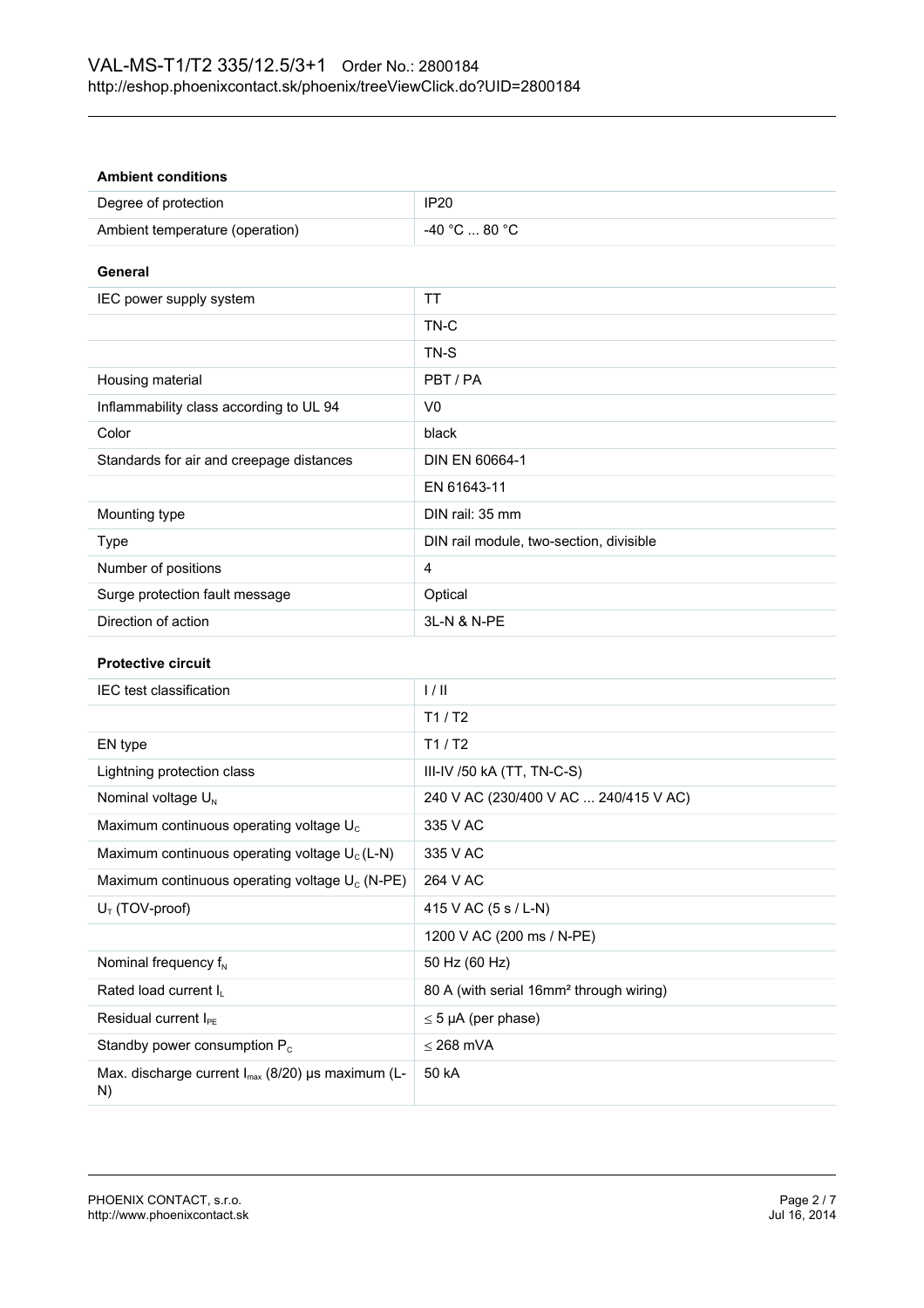| Max. discharge current I <sub>max</sub> (8/20) µs maximum (N-<br>PE)  | 50 kA                       |
|-----------------------------------------------------------------------|-----------------------------|
| Nominal discharge current I <sub>n</sub> (8/20) µs (L-N)              | 12.5 kA                     |
| Nominal discharge current $I_n$ (8/20) µs (N-PE)                      | 50 kA                       |
| Impulse discharge current (10/350) µs charge                          | 25 As                       |
| Impulse discharge current (10/350)□µs, specific<br>energy             | 625.00 kJ/Ω                 |
| Impulse discharge current (10/350)□µs, peak<br>value $I_{\text{imp}}$ | 50 kA (N-PE)                |
| Impulse discharge current (10/350) µs charge                          | 6.25 As                     |
| Impulse discharge current (10/350)□µs, specific<br>energy             | 39.00 kJ/Ω                  |
| Impulse discharge current (10/350)□µs, peak<br>value $I_{\text{imp}}$ | 12.5 kA (L-N)               |
| Impulse discharge current (10/350) µs charge                          | 25 As                       |
| Impulse discharge current (10/350)□µs, specific<br>energy             | 625.00 kJ/Ω                 |
| Impulse discharge current (10/350)□µs, peak<br>value I <sub>imp</sub> | 50 kA                       |
| Front of wave sparkover voltage at 6 kV (1.2/50)<br>$\mu s$ (N-PE)    | $\leq$ 1.7 kV               |
| Voltage protection level U <sub>p</sub> (L-N)                         | $\leq$ 1.2 kV               |
|                                                                       | $≤ 1.6$ kV (30 kA - 8/20µs) |
| Voltage protection level U <sub>p</sub> (L-PE)                        | $\leq 2$ kV                 |
| Voltage protection level U <sub>p</sub> (N-PE)                        | $\leq$ 1.7 kV               |
| Residual voltage (L-N)                                                | $\leq$ 1.1 kV (at 10 kA)    |
|                                                                       | $\leq$ 1 kV (at 5 kA)       |
|                                                                       | $\leq$ 0.9 kV (at 3 kA)     |
|                                                                       | $\leq$ 1.2 kV (at $I_n$ )   |
| Residual voltage (L-PE)                                               | $\leq$ 1.5 kV (at 10 kA)    |
|                                                                       | $\leq$ 1.2 kV (at 5 kA)     |
|                                                                       | $\leq$ 1.1 kV (at 3 kA)     |
|                                                                       | $\leq$ 2 kV (at $I_n$ )     |
| Residual voltage (N-PE)                                               | $\leq$ 0.5 kV (at 10 kA)    |
|                                                                       | $\leq$ 0.5 kV (at 5 kA)     |
|                                                                       | $\leq$ 0.4 kV (at 3 kA)     |
|                                                                       | $\leq$ 0.6 kV (at $I_n$ )   |
| Response time (L-N)                                                   | $\leq$ 25 ns                |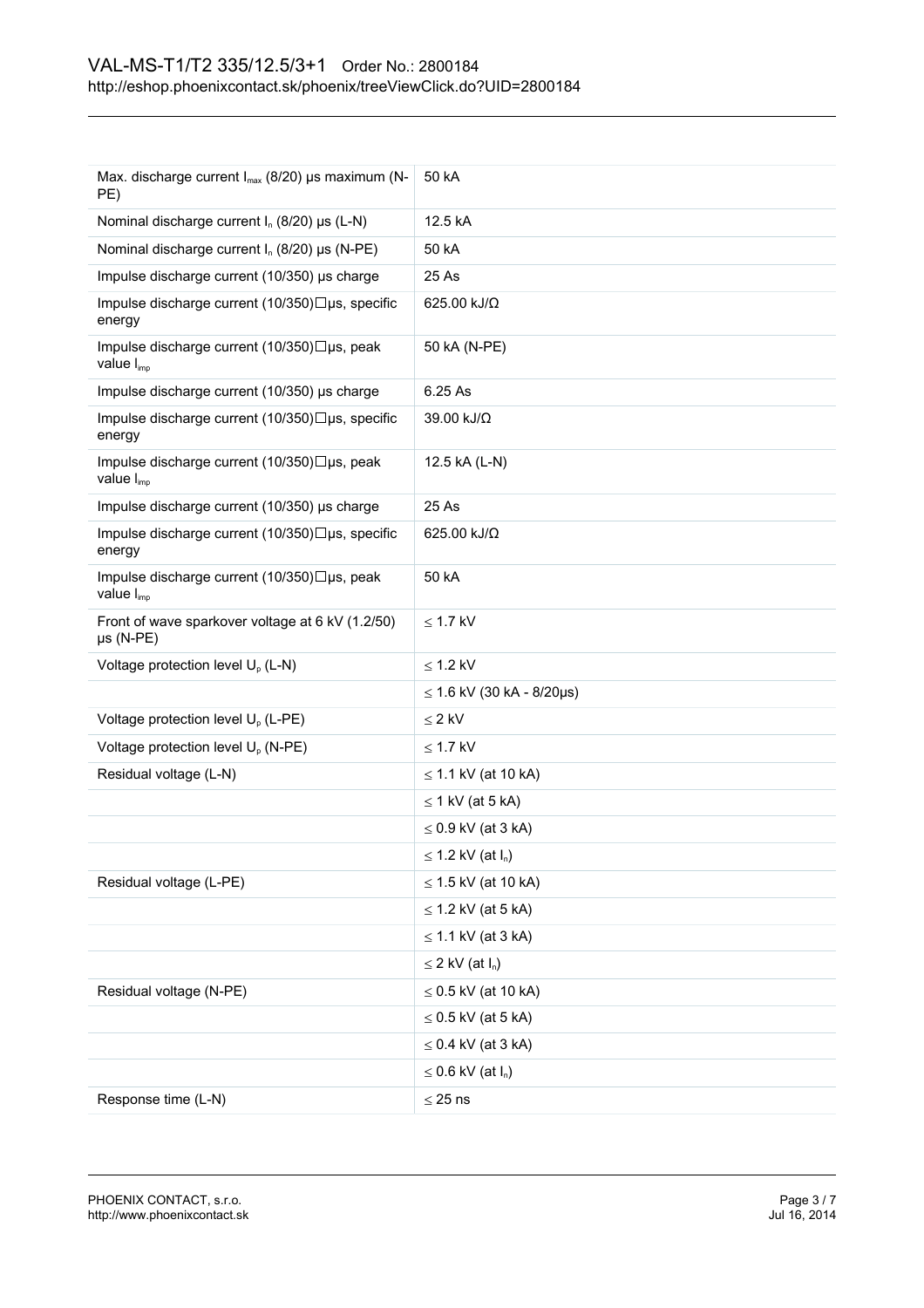| Response time (L-PE)                                                | $<$ 100 ns                              |
|---------------------------------------------------------------------|-----------------------------------------|
| Response time (N-PE)                                                | $<$ 100 ns                              |
| Max. required backup fuse with branch wiring                        | 160 A $(dL/qG)$                         |
| Max. required backup fuse with V-type through<br>wiring             | 80 A (gL/gG / with 16 mm <sup>2</sup> ) |
| Short-circuit resistance $I_P$ with max. backup fuse<br>(effective) | 25 kA                                   |
| Follow current quenching capacity If (N-PE)                         | 100 A (264 V AC)                        |

#### **Connection, protective circuit**

| Connection method                      | Screw connection               |
|----------------------------------------|--------------------------------|
| Connection type IN                     | Biconnect screw terminal block |
| Connection type OUT                    | Biconnect screw terminal block |
| Connection method                      | Biconnect terminal block       |
| Screw thread                           | M <sub>5</sub>                 |
| Tightening torque                      | 4.5 Nm                         |
| Stripping length                       | $16 \text{ mm}$                |
| Conductor cross section stranded min.  | $1.5$ mm <sup>2</sup>          |
| Conductor cross section stranded max.  | $25 \text{ mm}^2$              |
| Conductor cross section solid min.     | $1.5$ mm <sup>2</sup>          |
| Conductor cross section solid max.     | $35 \text{ mm}^2$              |
| Conductor cross section AWG/kcmil min. | 15                             |
| Conductor cross section AWG/kcmil max  | 2                              |

#### **Standards and Regulations**

| Standards/regulations | IEC 61643-1 2005     |
|-----------------------|----------------------|
|                       | EN 61643-11/A11 2007 |

#### **Certificates**





 $C_{\text{scheme}}^B$ 

Certification cULus Recognized, KEMA-KEUR, ÖVE, GL

Certifications applied for:

Certification Ex: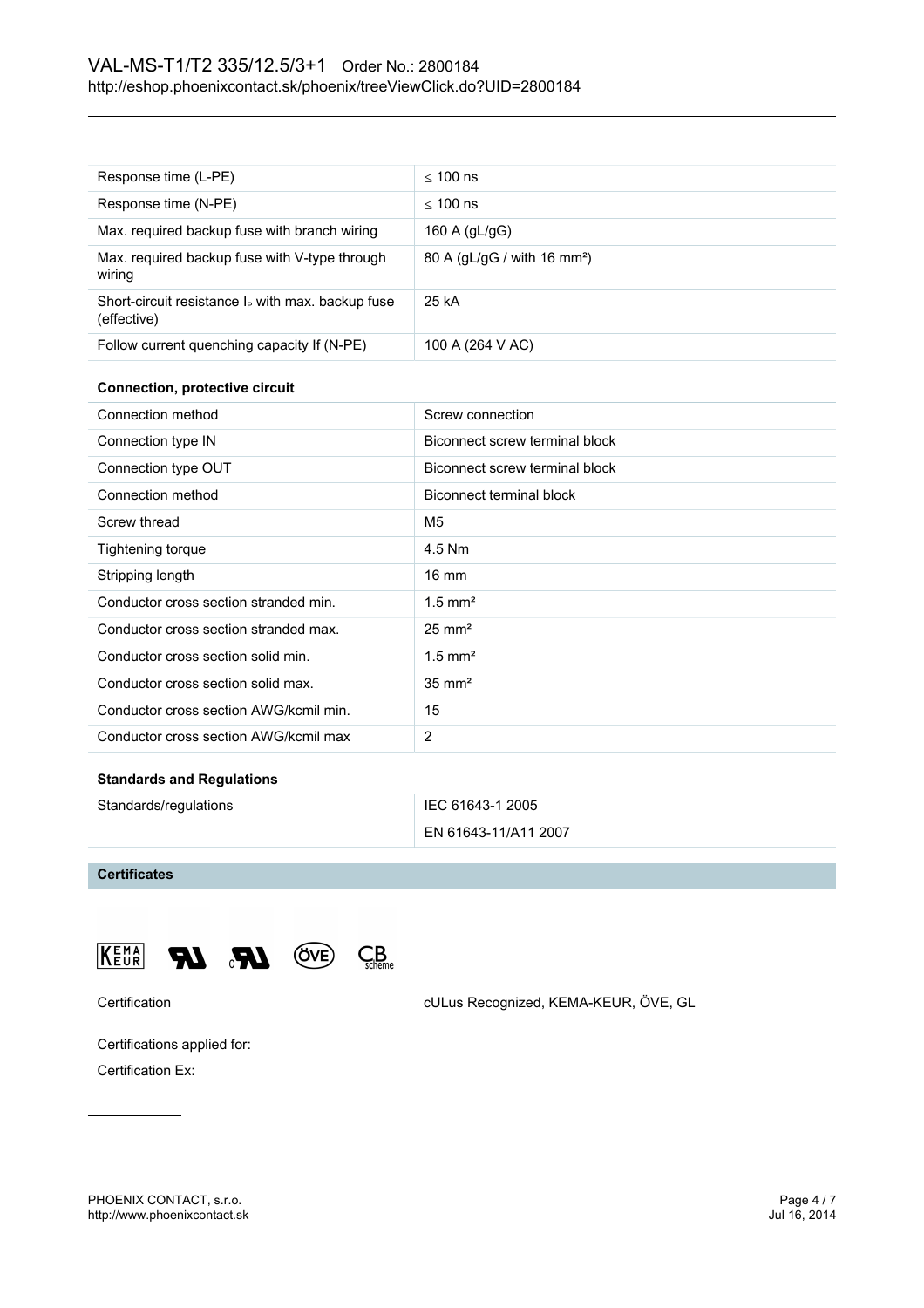#### **Accessories**

| <b>Item</b>    | Designation              | Description                                                                                                                                                                                                        |
|----------------|--------------------------|--------------------------------------------------------------------------------------------------------------------------------------------------------------------------------------------------------------------|
| General        |                          |                                                                                                                                                                                                                    |
| 2749880        | DK-BIC-35                | Feed-through terminal block for VAL and FLT applications                                                                                                                                                           |
| <b>Marking</b> |                          |                                                                                                                                                                                                                    |
| 1051993        | <b>B-STIFT</b>           | Marker pen, for manual labeling of unprinted Zack strips, smear-<br>proof and waterproof, line thickness 0.5 mm                                                                                                    |
| 2749589        | ZBN 18, LGS: ERDE        | Marker for terminal blocks, Strip, white, labeled,<br>Horizontal: Grounding symbol, Mounting type: Snap into tall<br>marker groove, for terminal block width: 18 mm, Lettering field: 18<br>$x 5$ mm               |
| 2749576        | ZBN 18, LGS: L1-N, ERDE  | Marker for terminal blocks, Strip, white, labeled, Horizontal: L1,<br>L2, L3, N, GND, Mounting type: Snap into tall marker groove, for<br>terminal block width: 18 mm, Lettering field: 18 x 5 mm                  |
| 0800763        | ZBN 18:SO/CMS            | Zack marker strip, white, for terminal block width: 18 mm                                                                                                                                                          |
| 2809128        | <b>ZBN 18:UNBEDRUCKT</b> | Zack marker strip, Strip, white, unlabeled, can be labeled with:<br>Plotter, Mounting type: Snap into tall marker groove, for terminal<br>block width: $18 \text{ mm}$ , Lettering field: $18 \times 5 \text{ mm}$ |

## **Drawings**

Dimensioned drawing

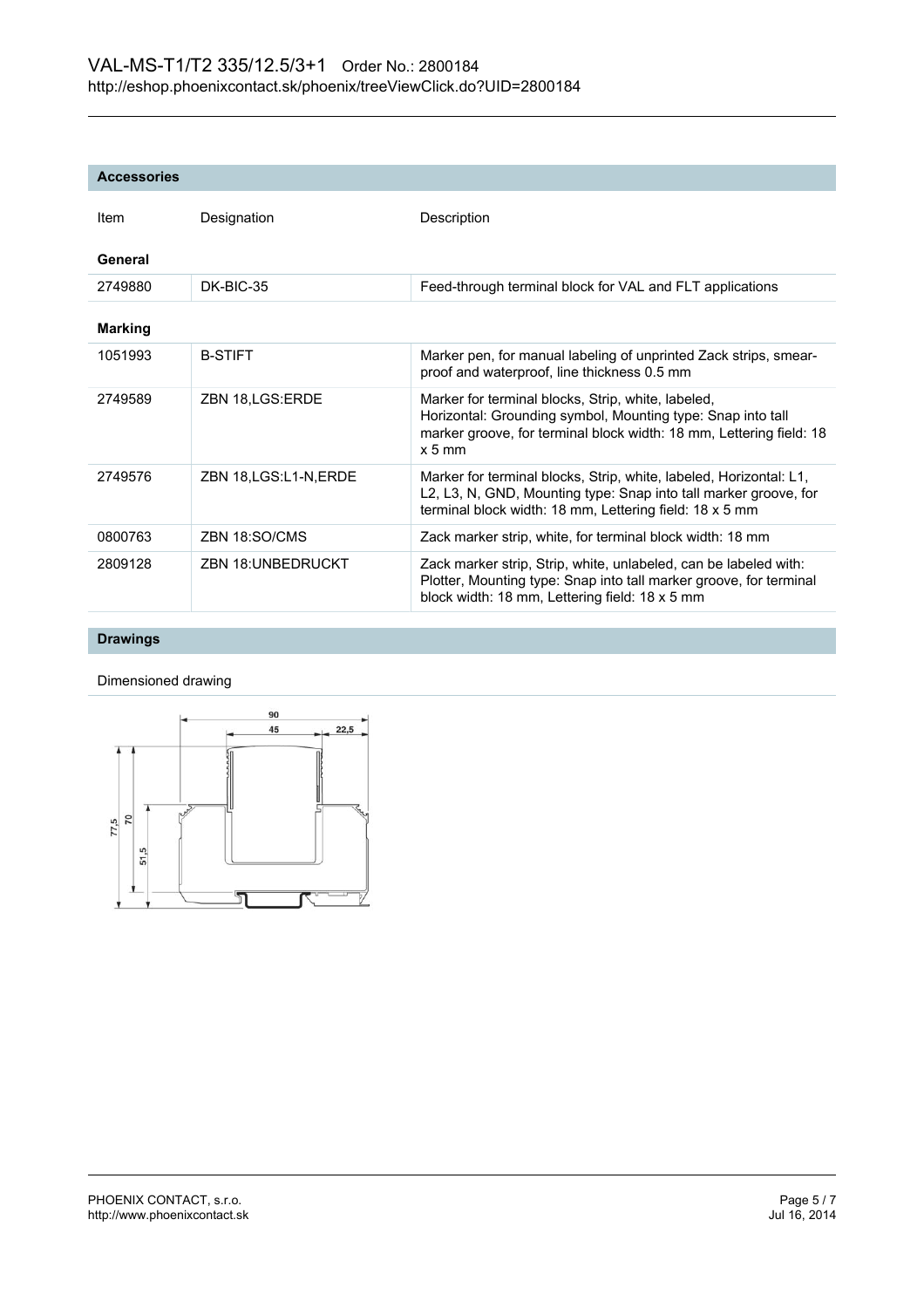Circuit diagram